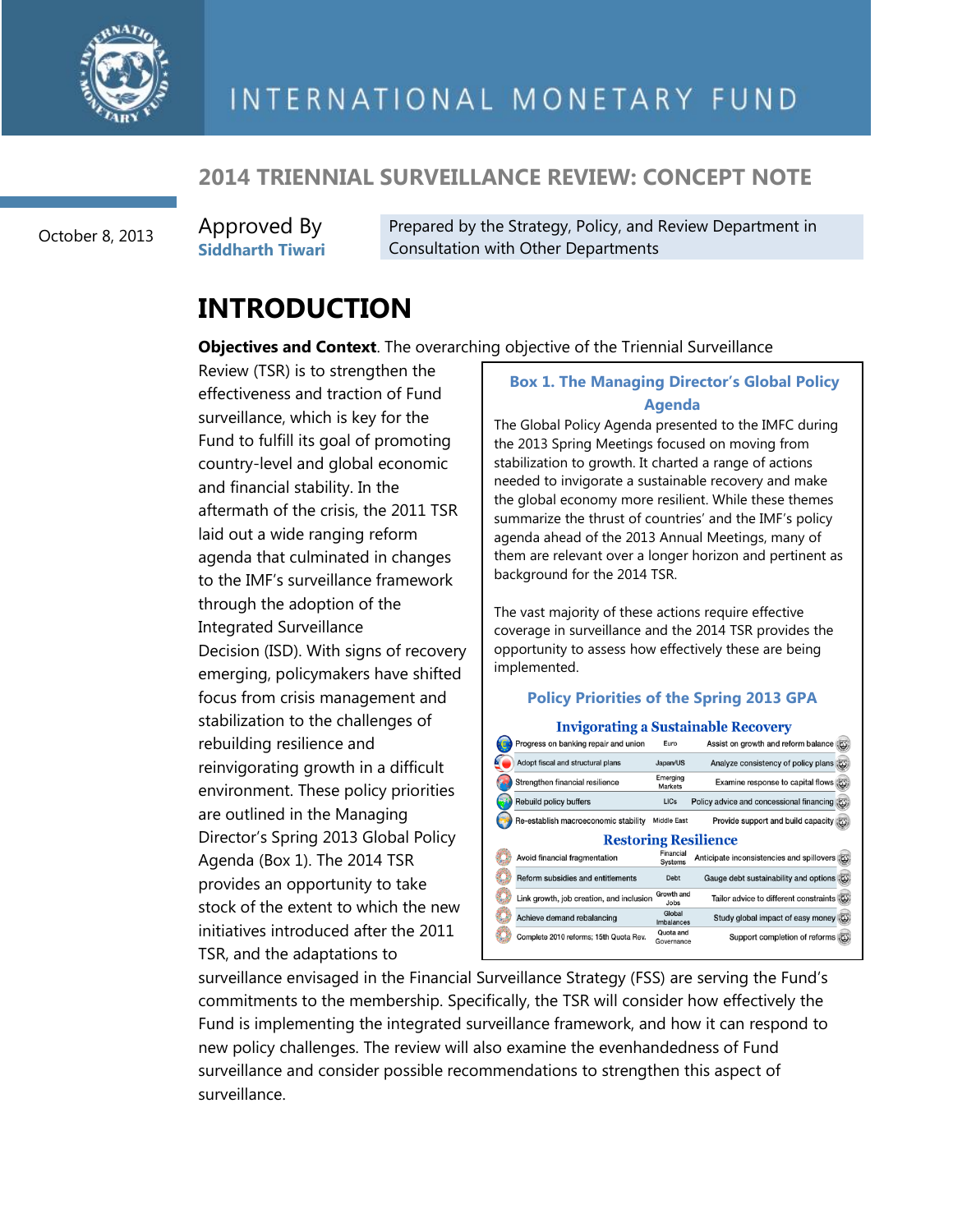**Scope**. With the 2011 TSR laying out a wide ranging agenda for surveillance reform, the 2014 review will take a more narrowly focused approach and be mindful of the need to make cost-neutral recommendations. The themes and associated outputs will cover areas that address the IMF's core mandate of ensuring the stability of the international monetary system, provide the most value-added for the membership, and leverage the Fund's comparative advantages. The review will be based on: (i) a review and analysis of Article IV reports and multilateral surveillance products; (ii) guidance from an External Advisory Group at key stages of the exercise; (iii) background studies; and (iv) surveys and interviews with country authorities, staff, and other stakeholders. A review of the Financial Sector Assessment Program (FSAP) will be conducted separately but concurrently with the TSR, with close coordination between the relevant authoring teams.<sup>1</sup> The TSR will also take into account the findings of other recent work, including the progress report on the implementation of the Financial Surveillance Strategy, the range of papers on debt issues, the LIC pilot on financial depth and macroeconomic policy, the set of Board papers on the experience with unconventional monetary policies and the challenges of exit from these policies, and the planned discussion of communication issues with the Executive Board.

## **2011 TSR FINDINGS AND RECOMMENDATIONS**

The 2011 TSR highlighted the need to make Fund surveillance as interconnected as the global economy. To do this, the Board endorsed the Managing Director's action plan with a focus on: (i) interconnectedness; (ii) risk assessments; (iii) financial stability; (iv) balance of payments stability; and (v) traction. The 2011 TSR also recommended steps to better integrate multilateral and bilateral surveillance including by considering changes to the Fund's legal framework.

**Progress to date**. Since then, there has been significant progress in a number of areas, which was identified in "One Year After the 2011 Triennial Surveillance Review—Progress Report":

- i. On interconnectedness, the Fund adopted an Integrated Surveillance Decision in 2012. According to that decision, in addition to assessing the contribution of members' policies to their domestic and balance of payments stability, Article IV consultations should cover potential or actual outward spillovers from members' policies that may significantly influence the effective operation of the international monetary system, including by undermining global economic and financial stability.
- ii. Risk assessments have become more pointed, including through the use of risk assessment matrices for individual countries and the global economy, as well as the development of the new DSA framework for market access countries (MACs).
- iii. As part of the Financial Surveillance Strategy adopted in 2012, progress has been made in improving risk identification and policy analysis (e.g., macroprudential policy, monetary policy, low-income country pilot), fostering greater integration of instruments and products

 $\overline{a}$ 

 $^1$  Joint surveys will be undertaken for the TSR and the FSAP review in order to avoid "survey fatigue" and elicit the broadest participation of respondents.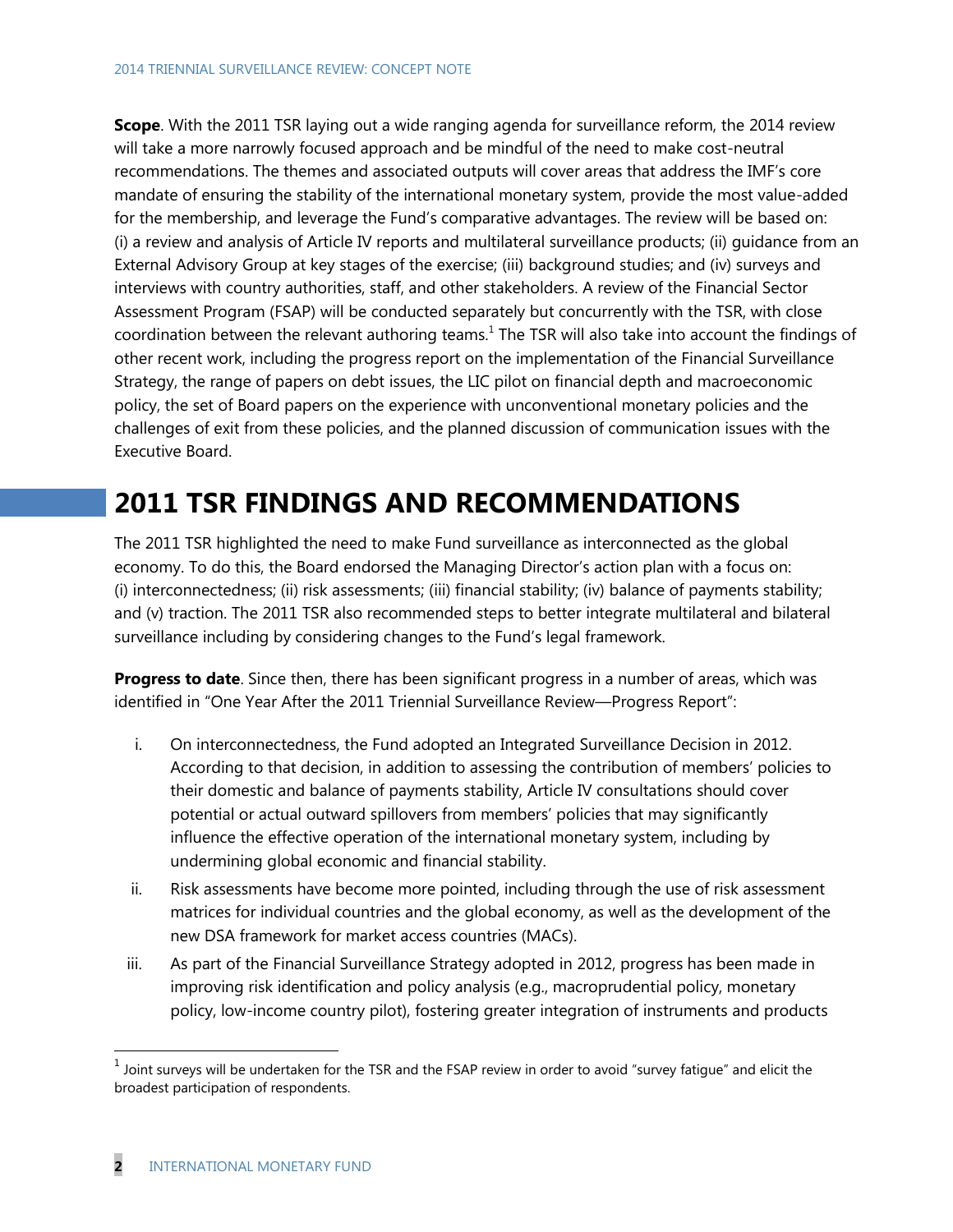(e.g., mandatory FSAPs for the systemic 25 countries, better follow-up of FSAP recommendations in Article IV reports), and engaging more actively with stakeholders (e.g., influencing the global regulatory reform agenda through the Financial Stability Board, media coverage of GFSR messages). Furthermore, the 2013 Review of Data Provision to the Fund proposes measures to establish better reporting of financial and external data shortcomings in Article IV reports.

- iv. On balance of payments stability, the Pilot External Sector Reports (2012 and 2013) have used a multilaterally consistent approach to assess external balances based on the pilot External Balances Assessment methodologies; staff reports are covering a greater range of external indicators; and the Fund has adopted an institutional view on the liberalization and management of capital flows.
- v. On traction, specific changes include a clear statement of the authorities' views in staff reports, and an expansion of coverage of macro-critical social issues in some cases. The review of the Fund's Transparency Policy is expected to increase the role of the Fund in public debate and help build traction for its advice.

The full implementation of the 2011 TSR priorities is still work in progress. For example, coverage of outward spillovers in Article IV reports is at an early stage, as is experimentation with clustered Article IV consultations for interconnected countries, and cross-country policy lessons remain limited in Article IV consultations. While there is a sharper focus on risks, the depth of analysis varies and discussion of the transmission channels and policy responses could be strengthened; the coverage of macro-financial linkages remains in a nascent stage; and there is scope to improve discussion of external sector assessments and traction. More generally, there is still some way to go to ensure that the TSR priorities are fully integrated in Article IV consultations and multilateral surveillance products.

| <b>Progress since 2011 TSR</b>          |                                                                                                              |  |                                                                                                                                    |                   |  |
|-----------------------------------------|--------------------------------------------------------------------------------------------------------------|--|------------------------------------------------------------------------------------------------------------------------------------|-------------------|--|
| nterconnectedness                       | <b>Completed</b>                                                                                             |  | <b>Work in Progress</b>                                                                                                            |                   |  |
|                                         | • Integrated Surveillance Decision (ISD)<br>• Inward spillovers                                              |  | • ISD implementation<br>• Clustered AIVs, cross-country analysis                                                                   |                   |  |
| <b>Risk Assessment</b>                  | • Sharper focus on risks<br>• Use of RAM/G-RAM helped consistent<br>coverage                                 |  | • Depth of risk analysis<br>. Discussion of transmission channels<br>• Policy responses                                            |                   |  |
| <b>Financial Stability</b>              | • Financial Surveillance Strategy (FSS)                                                                      |  | • Implementation of the FSS<br>• Coverage of macro-financial linkages<br>in Article IVs                                            | Cross-integration |  |
| <b>BOP Stability</b><br><b>Traction</b> | • Broader coverage of external<br>indicators<br>• Two Pilot External Sector Reports<br>• New EBA methodology |  | • Buy in for Pilot ESR/EBA approaches<br>• Extension of coverage to all countries<br>• Full integration of external<br>assessments |                   |  |
|                                         | .Authorities views included in most AIVs                                                                     |  | • Candor on differences of view<br>• Follow up on past advice/FSAPs<br>• Macro-critical social issues                              |                   |  |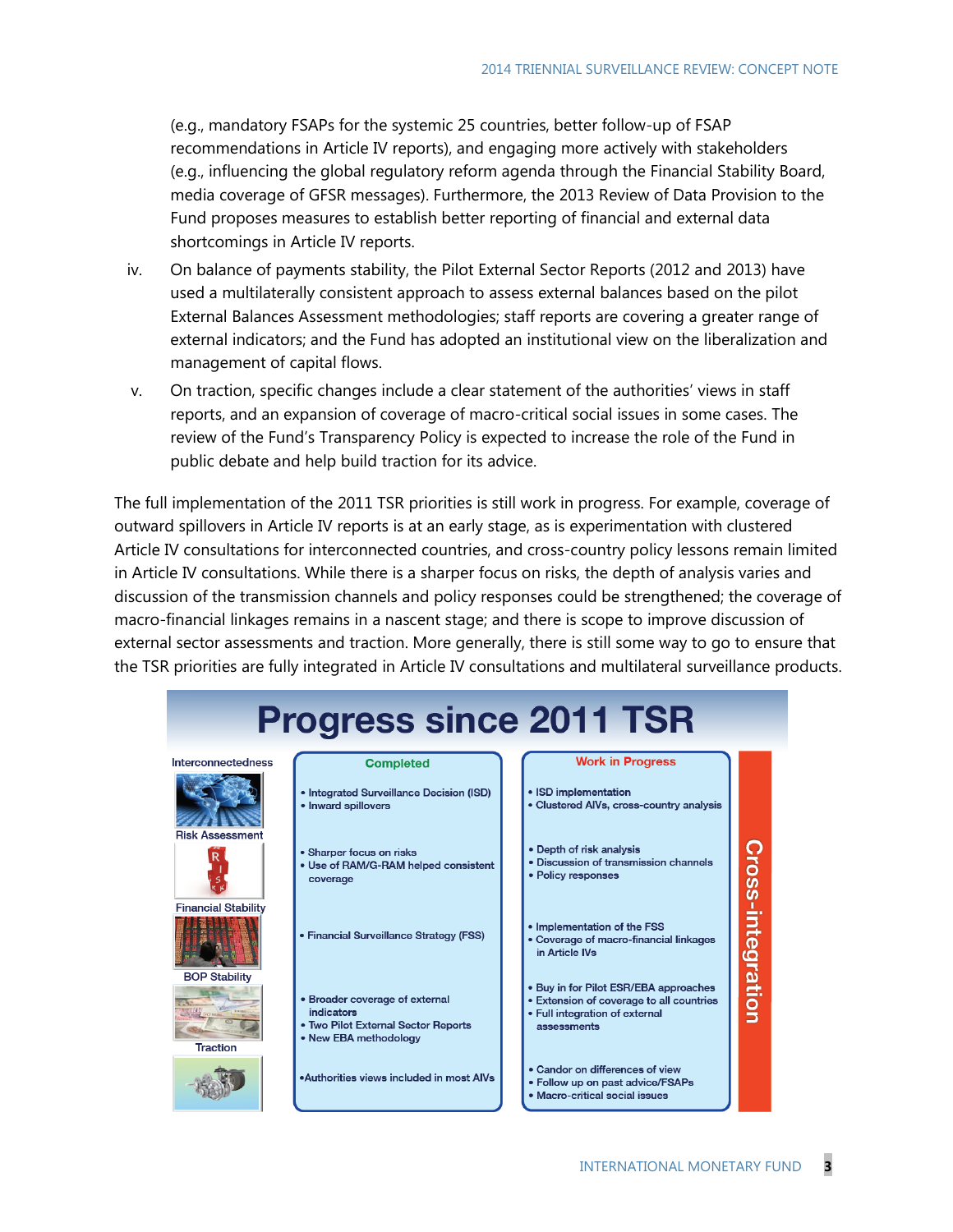## **THEMES FOR THE 2014 TSR**

Taking into account the priorities identified in the 2011 TSR, the Integrated Surveillance Decision, and subsequent Fund and Independent Evaluation Office (IEO) analyses, the 2014 TSR will be anchored around two major themes:

**Theme 1: Integrated Surveillance Framework—Effective Implementation.<sup>2</sup>** The review will assess whether the implementation of the 2011 TSR is delivering integrated surveillance, sharper focus on risks, and deeper analysis of financial and external stability issues, while providing sufficient flexibility to Article IVs to focus on key issues of national concern. In doing so, it will identify remaining gaps, and propose ways to address them. Specifically, the review will examine these issues by focusing on:

- *Institutional effectiveness*. Against a background of increased focus on multilateral surveillance in recent years, the review will assess whether the new institutional balance and integration between bilateral and multilateral surveillance is effective. In particular, the review will (i) examine whether the Fund is properly equipped internally to undertake integrated surveillance on a timely basis, to ensure that bilateral and multilateral surveillance become mutually reinforcing exercises; (ii) assess whether bilateral surveillance is able to focus effectively on country-specific concerns; (iii) evaluate whether bilateral surveillance leverages sufficiently cross-departmental expertise; and (iv) analyze how bilateral surveillance is being supported by the various multilateral surveillance exercises.<sup>3</sup>
- *The Fund's role in the international financial architecture*. The review will examine how changes in the international financial architecture may affect the mandate and role of the Fund in promoting global economic and financial stability. Examples of such changes include the increasing cross-border implications of financial regulation, macroprudential policies, and the higher volumes and changing patterns in capital flows.
- *Deeper analyses*. The review will analyze how the Fund can deepen analysis of linkages and risks across sectors, countries, institutions, and markets, including through strengthening quantified analyses of risks and spillovers, using the enhanced data sets emerging from the data gaps work. Domestic and cross-border macro-financial linkages will be a particular focus.

**Theme 2: Policy Advice—Consistency and Focus**. As the crisis has persisted, countries have experimented with unconventional policies and the Fund has reassessed its policy advice, including on fiscal and monetary policies, macroprudential regulation, and the liberalization and management of capital flows. The review will examine whether the Fund needs to clarify its views and advice on macroeconomic and financial policy frameworks, and whether Fund advice remains consistent across

**EXECUTE:**<br><sup>2</sup> There is no legal requirement for the 2014 TSR to formally review the ISD itself. Thus no review of the ISD is envisaged given the limited time to assess the experience with its implementation.

 $3$  The TSR will not examine the streamlining of flagship surveillance products.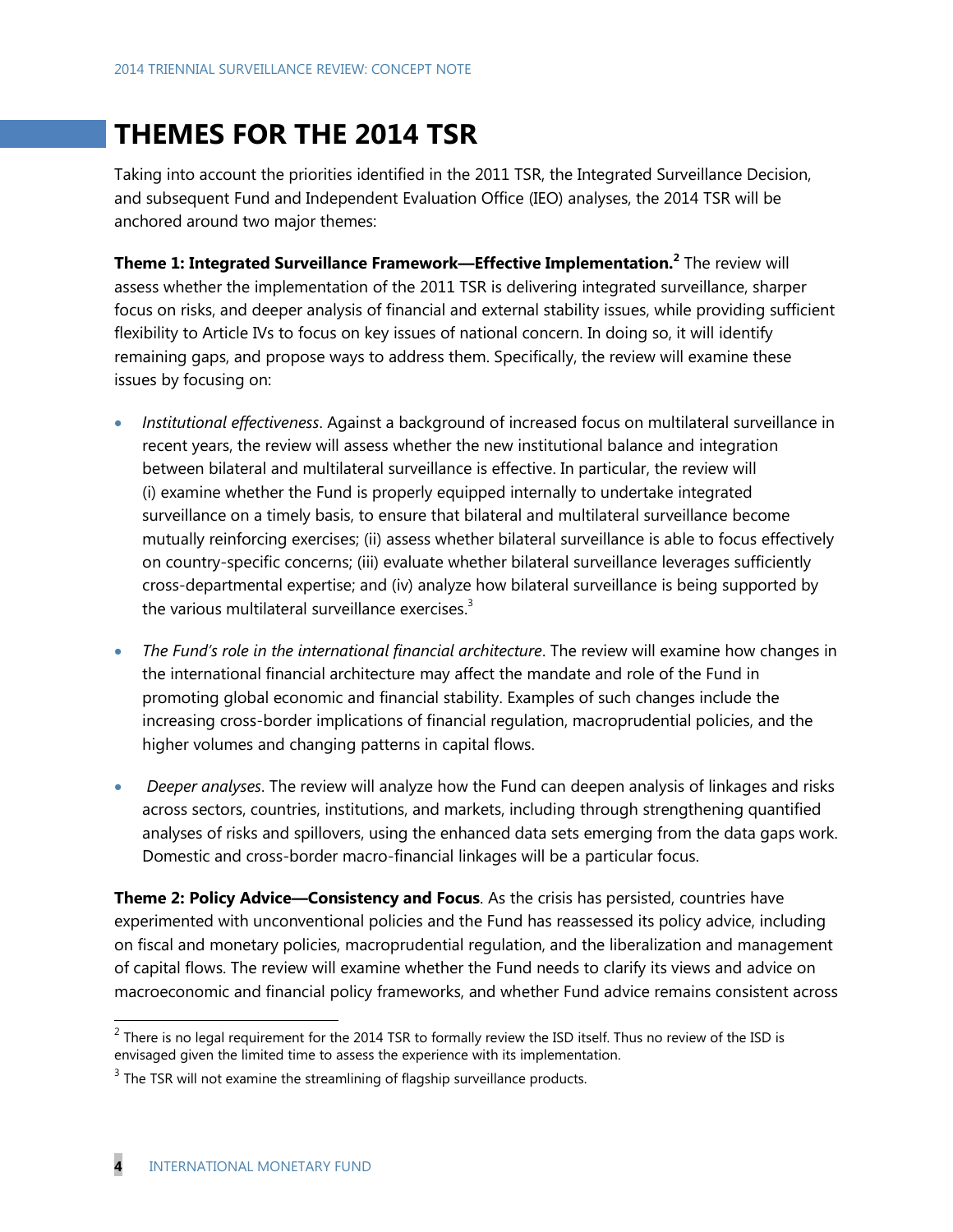countries in similar circumstances, or if any differences are well justified. In addition, the review will consider whether the Fund needs to focus on post-crisis challenges, such as high debt overhang and growth revival where relevant, and how it can best leverage its technical assistance and the expertise of other institutions, particularly in the area of jobs, inequality, and growth.

- *Policy compass.* The review will bring together the various strands of work that are underway reassessing fiscal and monetary policies, and the guidance on macroprudential and capital flow measures—and form a view as to what policies would remain appropriate to meet the post-crisis challenges. In particular, the review will clarify the implications of ongoing work for our policy toolkit, and ensure that any new thinking on policies is quickly assimilated in our surveillance.
- *Consistency*. The review will examine the consistency of Fund policy advice across time and countries in the aftermath of the crisis and how effectively Fund policy advice was tailored to country circumstances. In particular, it will assess whether the policy mix was considered and well justified to achieve stability and growth.
- *Medium-term sustainability and growth*. As an aftermath of the crisis, the high debt overhang will likely remain a key challenge for many countries in the period ahead. The review will examine whether Fund advice is appropriately embedded in a comprehensive medium-term sustainable framework that integrates analysis of financial-fiscal-real linkages. Given limited fiscal and monetary policy room to maneuver, the need for structural reforms to spur growth and address inequality issues has also become macro-critical. Correspondingly, the review will consider in which cases it would be relevant for the Fund to focus its advice on macro-critical structural reforms within its core mandate, how can it be supported by Fund technical assistance and training, and how it can leverage the expertise of other institutions.

Concerns about the traction and evenhandedness of Fund surveillance have always existed but seem to have become more acute in the past few years. The review will seek to assess traction and evenhandedness across countries and groups of countries both in the implementation of the new surveillance framework and with regards to policy advice. The work on traction will draw on evidence from structured interviews with country authorities who have been working with the Fund for a long period, as well as surveys and findings in the IEO Evaluation on the Role of the Fund as "Trusted Advisor"; and the work on evenhandedness will be based mainly on case studies, in addition to surveys and interviews.

# **BACKGROUND STUDIES**

The TSR will analyze the contribution of Fund surveillance on seven key issues related to the TSR themes. As these issues are developed further, we will seek inputs from external experts as appropriate.

 **Integrating bilateral and multilateral surveillance on a continuing basis***.* Is our policy advice seen as coherent, timely, and consistent across various products? Is multilateral surveillance adequately supporting bilateral surveillance? What practical steps can be taken to strengthen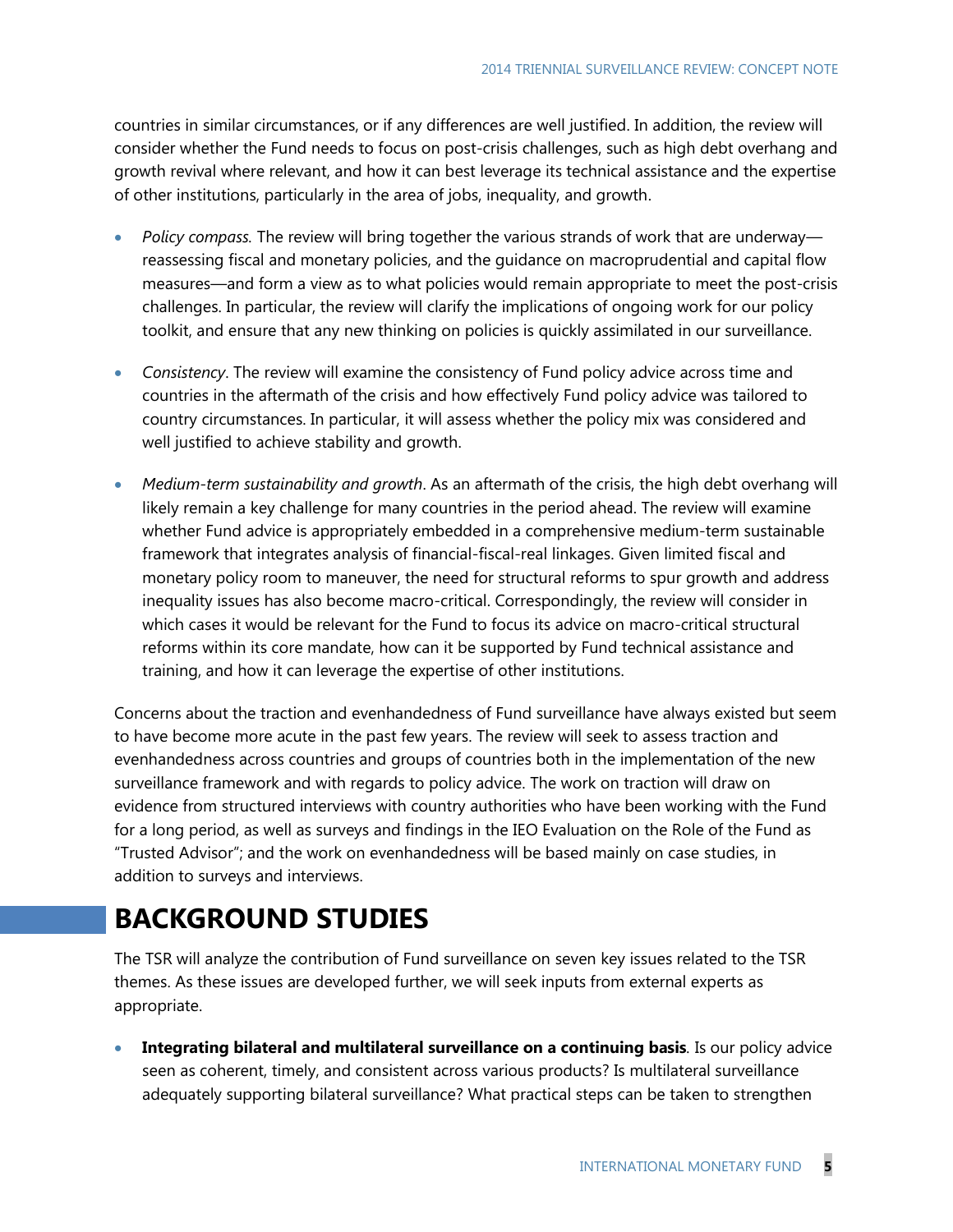cross-country analyses? Is our bilateral surveillance appropriately tailored to country-specific priorities? Are the two workstreams adequately integrated and do we have the right balance between them? Flowing from this and from the other topics, what further steps are needed to integrate properly multilateral and bilateral surveillance in a continuous and sustainable manner to strengthen the implementation of the 2011 TSR priorities?

- **Multilateral surveillance—ensuring a focus on key topics and offering an up-to-date and coherent global view**. What should be the key focus of Fund advice in the multilateral setting, given its comparative advantage and mandate relative to other global institutions? Are there any gaps in the current practice? How can we have most influence with our assessments of the cross-border implications of financial regulation and macroprudential policies? How can we ensure successful implementation of the institutional view on the liberalization and management of capital flows?
- **Risks and spillovers—strengthening analysis***.* How has spillover analysis in Article IVs evolved following the introduction of the Integrated Surveillance Decision? Has it been used in policy discussions with authorities and has it been well-integrated into our policy advice? What more should the Fund do to ensure it is equipped with the right tools to analyze the quantitative effects of the build-up of risks and potential spillovers across sectors and the world in a multilaterally consistent way and in real time? How can we expand and deepen our understanding of macro-financial linkages, and more generally integrate better work on financial sector risks? Can we extract data available in national balance sheets in an effective way, and promote their development where needed? How can we improve the qualitative narrative that accompanies the quantitative analysis to make a more convincing case and to gain traction with country authorities?
- **Fiscal policy advice***.* Is our fiscal policy advice consistent across countries? Is it sufficiently embedded in a medium-term framework? Does it support growth and is it linked to the debt sustainability analysis? Does it take into account the fiscal implications of other policies (e.g., bank restructuring), and assess the implications of fiscal policy on the real economy? Are we providing consistent advice on the size, pace, composition, and timing of fiscal adjustment? Are we focusing on the appropriate set of indicators? Are we appropriately taking into account the initial debt level, its structure and level of development? Has the new DSA framework for advanced and emerging markets been implemented effectively? Is it being used in policy discussions?
- **Focus on medium-term structural policies to raise growth potential**. What should be the central focus (and boundaries) of the Fund's advice on structural reforms? In which areas should such advice be focused? In which areas should such advice leverage Fund technical assistance/ the work of other institutions? Is there work underway in the Fund on structural policies that affect governance, and jobs and growth that should be better leveraged? How can we best promote financial deepening?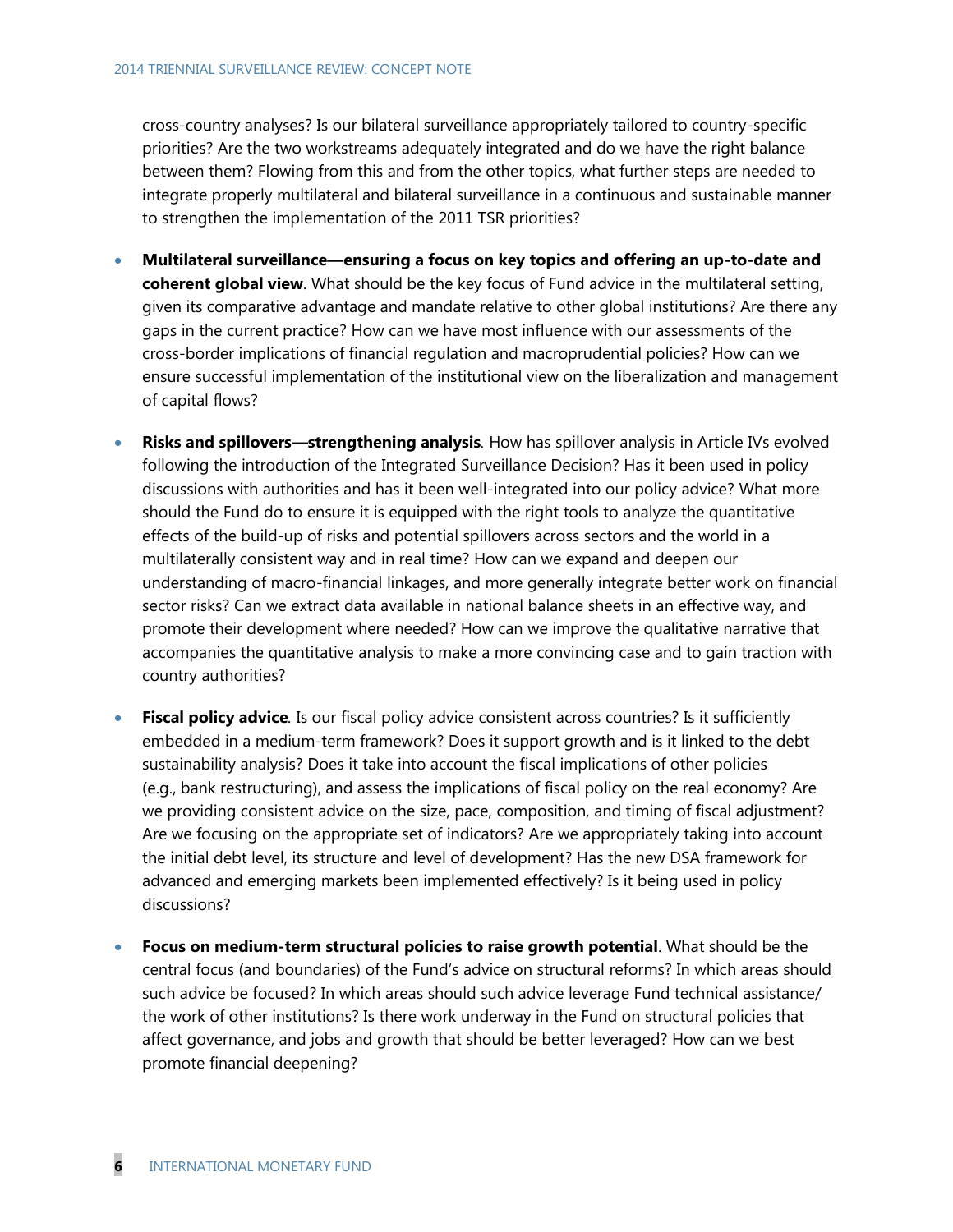- **Evenhandedness**. How should evenhandedness be defined and assessed? Does it reflect the presentation of policy advice (including of authorities' views) as well as its content? What explains perceptions of lack of evenhandedness? Are these justified? Has the Fund been evenhanded in implementing the recommendations of the 2011 TSR? Has Fund advice remained evenhanded as policy frameworks evolved during and after the crisis? What practical measures could help the Fund in this respect?
- **Scope of Surveillance in Low-Income Countries***.* What are the most relevant issues for Fund surveillance in LICs? How well are these covered by the 2011 TSR priorities? Are the most relevant issues being covered adequately in Article IV consultations? Going forward, is there a set of issues consistent across LICs that should be a priority for Fund surveillance?

### **PROPOSED FRAMEWORK FOR THE 2014 REVIEW**

Similar to the 2011 TSR, the review could employ a range of tools:

*Surveys* would gauge the views of country authorities; Executive Board members; staff; financial market participants; business and labor market representatives; media/think tanks; and CSOs. $4$ 

*External Inputs* would contribute independent views on key issues.

*Background Studies*. Background studies, involving cross-departmental teams, would provide an assessment of performance on key developments. One would examine the implementation of the Integrated Surveillance Decision.



<sup>&</sup>lt;sup>4</sup> Surveys will be designed using TRACES codes to help assess the value for money of Fund outputs.

 $\overline{a}$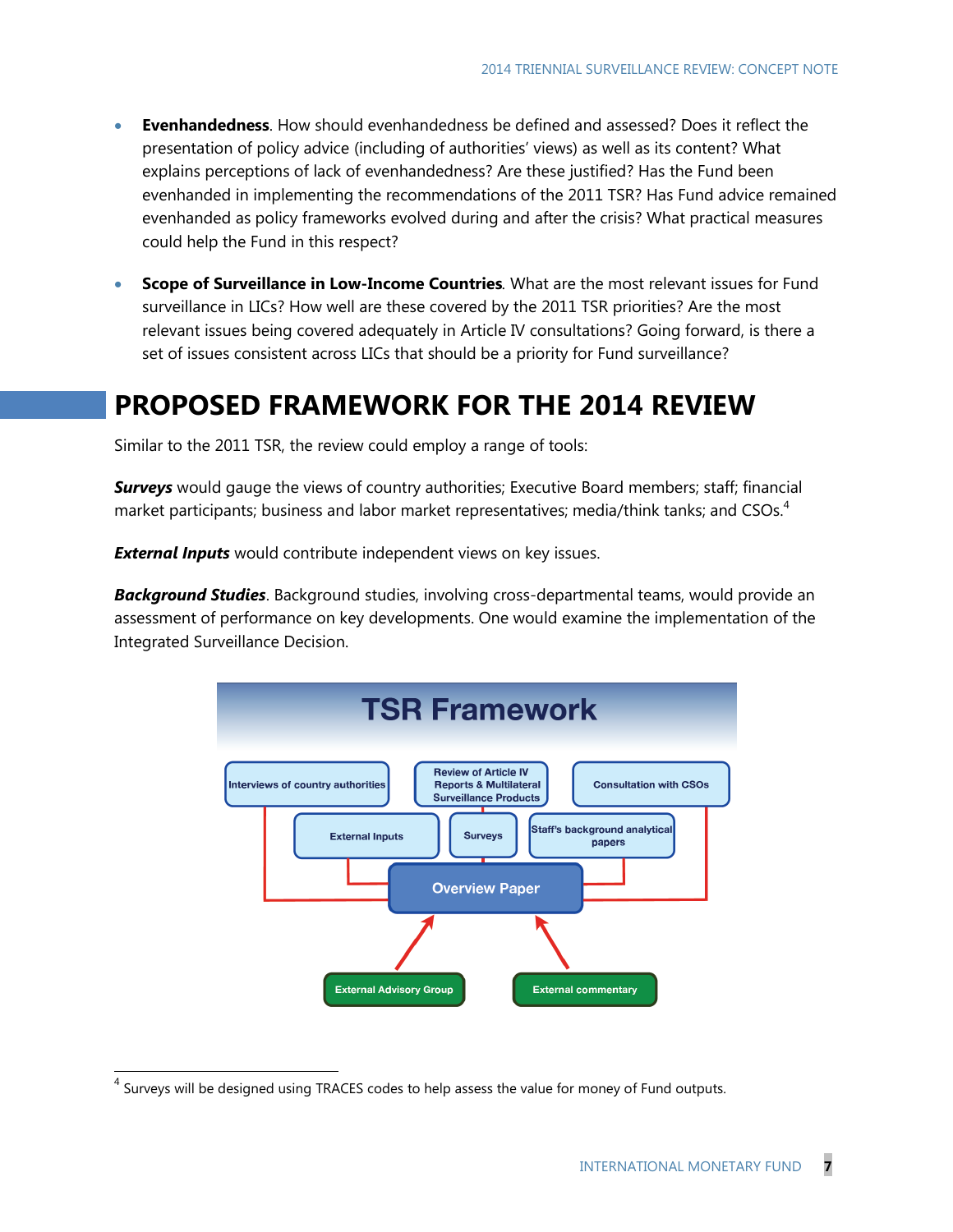*Review of staff reports*. Staff would review all 2013 Article IV reports and multilateral surveillance products to collect standardized qualitative information across a range of issues, including on the implementation of the 2011 TSR priorities, fiscal and monetary policy advice, and the liberalization and management of capital flows, as well as comprehensiveness versus focus on key relevant issues. These reviews will inform work on the evenhandedness of Fund surveillance.

*Interviews with country authorities* will gather views on Fund surveillance. These will particularly focus on assessing evenhandedness and traction, whether Fund surveillance has been successful in addressing issues of interest to country authorities, provided well thought yet practical policy advice, and brought to bear experiences from other countries. In-depth interviews with long-standing policy makers will also help to shed light on the evolution of traction in recent years.

*In-reach/Outreach* could be used to vet and refine early findings in more depth.

*Interdepartmental Contact Group.* This group would provide continued guidance to the TSR process and output, including on the choice of themes, content of analytical studies, and questions for the surveys.

*External Advisory Group*. This group would provide an independent check on staff's analysis and recommendations. As in 2011, it could have 10–12 members, comprising a diverse range of independent experts with broad regional representation and policy experience. Their views would be shared with the Board, and published as part of the TSR.

### **TIMELINE**

The 2014 TSR will kick off with a concept note and informal Board meeting in September 2013. Work of staff, external experts, and the External Advisory Group would be ongoing from the fourth quarter of 2013 to mid-2014. A presentation of key findings would go to the Board in July 2014. The TSR main report and background studies would be issued to the Board in September.